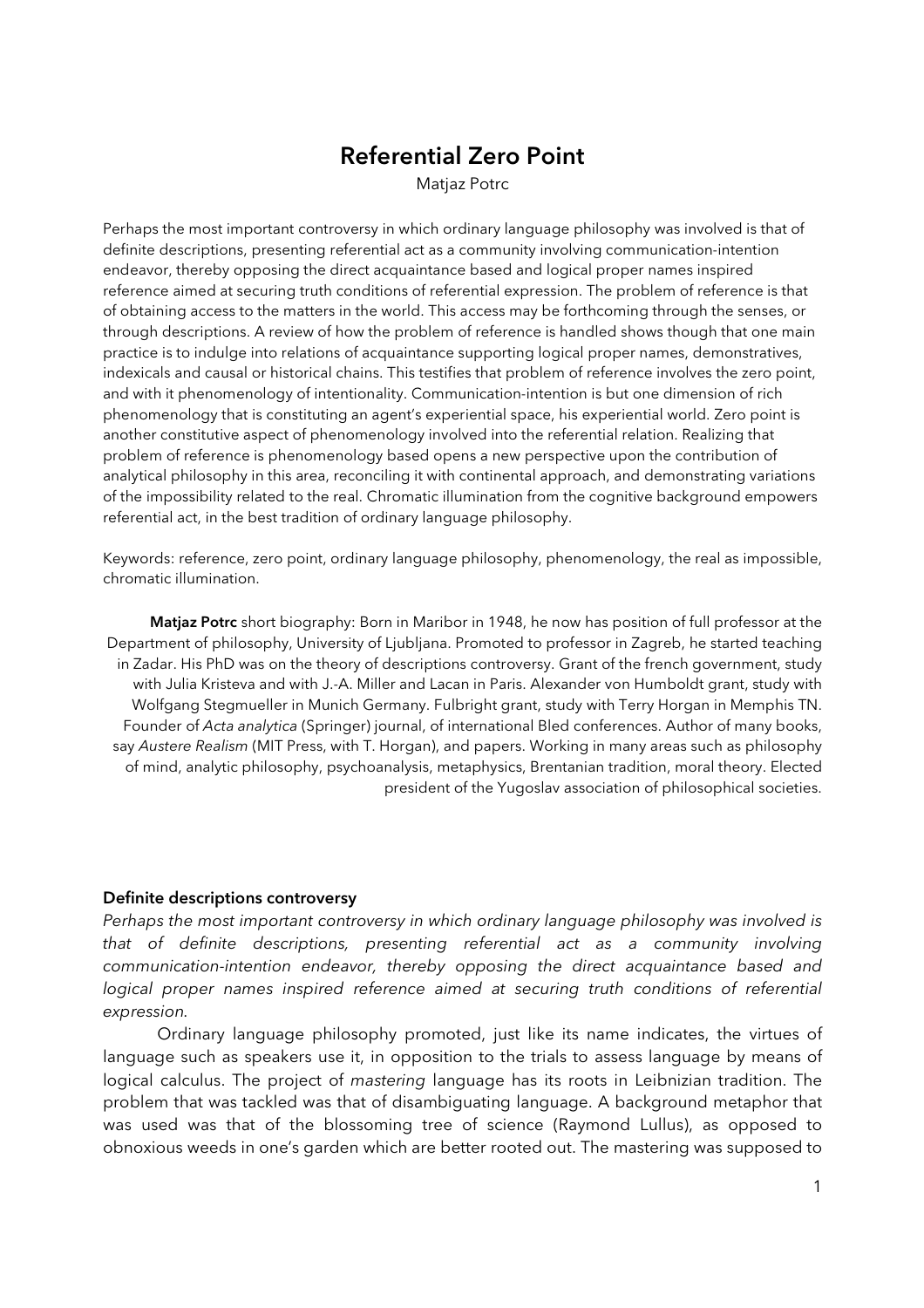succeed through rational calculus, and through alphabetical encyclopedic ordering of the abundant material, so that one would obtain the needed oversight. Frege continued this tradition, proposing the calculus of conceptually ordered writing (*Begriffsschrift*), which according to him, would get rid of ambiguities. The calculus that he first wrote consisted of clearly delineated paths of reasoning upon a two dimensional surface, on a page. Reasoning has a start, marked by a sign of  $\vdash$ . Right after  $\vdash$  (indicating assertive force of the ensuing trail), what is now known as quantifier is inserted upon the line -, telling us whether the ensuing reasoning will be existential or universal (such an indication may appear further on in complex cases). After this, propositional variables such as *p, q, r* appear upon the line of reasoning. Joining quantifiers and propositions results in predicate calculus, different though from what Frege considered to be wrongful language form infested subject-predicate schemas of reasoning in the aristotelian tradition. Frege's project now forms the basis of an abundance of logical calculi. Similarly as Lullus and Leibniz, Frege was up to propose an *artificial language*, such as it is appropriate for *science*, which better gets rid of ambiguities. So Frege is not against the richness of everyday and poetic language; he just aims to expel it from scientific endeavors, as he explicitly says. Anyway, Frege established the language of logical calculus that is in the basis of several philosophical projects. One of these is that of Bertrand Russell's theory of descriptions (*On denoting* 1905), which exercised an undisputed position as a guide for analytic philosophy for almost half a century, untill the appearance of P.F. Strawson's paper *On referring* (1950). At that moment what is now known as the *controversy of definite descriptions* entered the scene. What was the controversy about? Russell's take was in the tradition of disambiguating language, which according to him obfuscates logical commitments under misleading grammatical form. So his bet was on the precise logical calculus rendering of ordinary language. Strawson, on the other hand, argued that language is first of all a tool of communication, in which people's aim is not to deliver logically impeccable mesages. Rather, by talking to each other people use linguistic expressions, such as names and predicates as kind of tokens, in order to pragmatically let know their intentions, by engaging in presuppositions such as these appear in conversation. For Russell, mentioning a guy such as the present king of France should be clear as to the exact logically supported commitment. For Strawson on the other hand, communication-intention is in the foreground. Did the one mentioning the king try to entertain me, or again perhaps to bore me? In this manner, Strawson was a part of tradition which put the stress not upon the descriptive but upon *performative* function of language. *How to do things with words* is the title of Austin's book in which he stressed just this, namely that language is something that exercises its effect upon people as they enter into social setting. Normative pragmatic preconditions of success for one's communication-intention are studied. Russell tried to base his logical analysis of linguistic strings such as sentences upon securing what he called logical proper names, via epistemic direct acquaintance. Strawson on the other hand rather targeted referential act as a community involving communication-intention endeavor. Whereas Russell insisted to provide clearly delineated truth conditions (either truth or falsity) to each sentence, Strawson allowed for *neither thruth or falsity* of these expressions in some disputed cases. So much for a quick introduction of the *definite descriptions controversy*. The *problem of reference* was its central point at which we will take a brief look now. Notice that Strawson's ordinary language approach did put truth conditions determining in the second plan, while this was a *sine qua*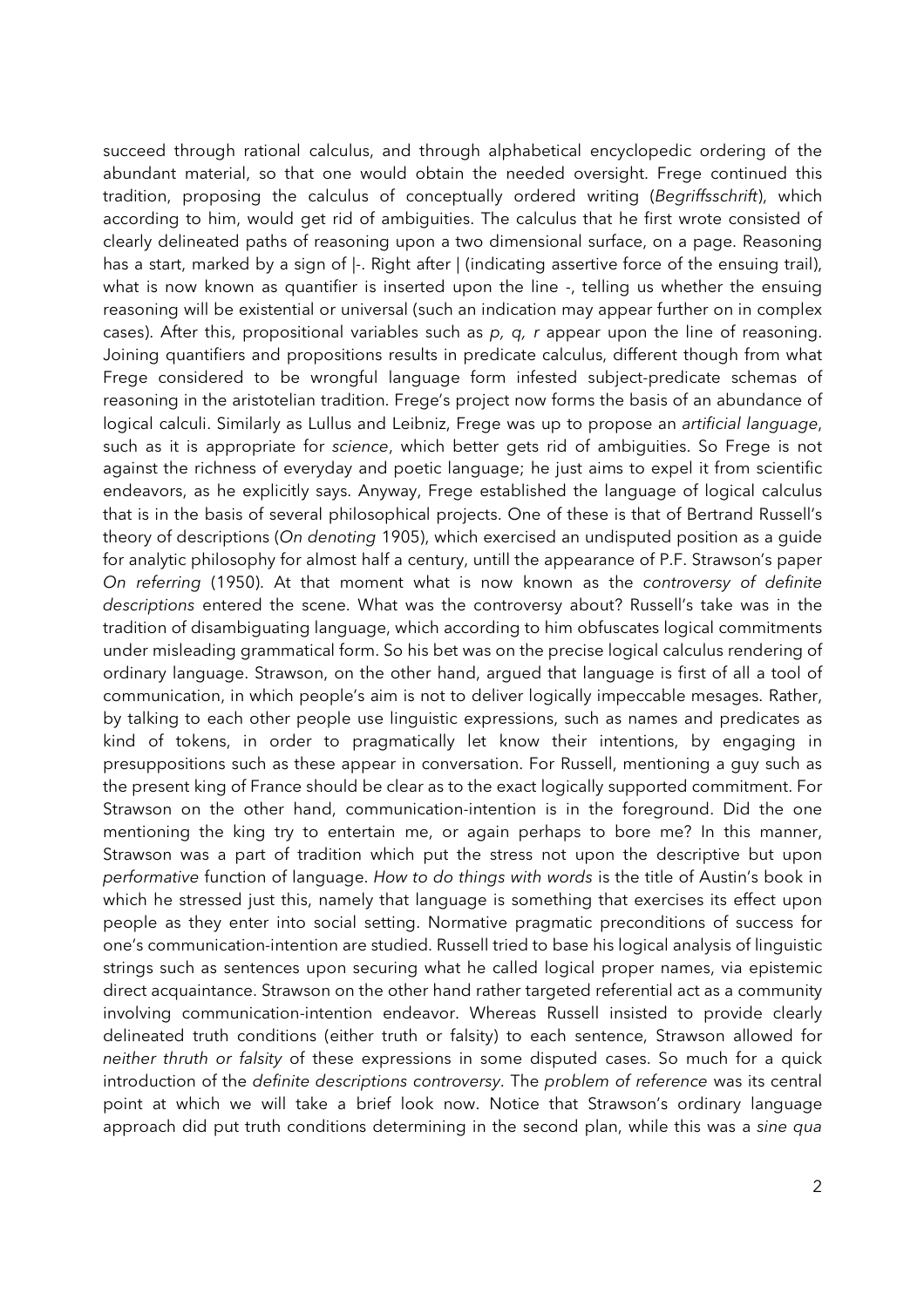*non* for Russell's project. Tarski's project provided truth conditions basis for artificial languages. Only later Davidson tried to use his proposals for what he called natural language.

# Problem of reference

*The problem of reference is that of obtaining access to the matters in the world. This access may be forthcoming through the senses, or through descriptions.*

*Problem of reference* was in the center of the controversy involving definite descriptions. At least this is the case for the approach of *On denoting*. Russell actually tried to refute philosophical ways to go allowing for the existence of non-existent or even impossible objects. Meinong in his so called theory of objects namely subscribed to Brentano's intentionality thesis, according to which in each thought something is thought about, and in each desire something is desired. Other people, such as Husserl, thought that intentional relation is directed at *content*, whereas Meinong held it that we have to do with *objects*. And these objects for him exist, in a kind of platonic realm; but they are real indeed. Russell smelled confusion here which he proposed to solve by *tracing* the mentioned *entities in the objective material world.* If it turns out that there is no such entity in the world, the expression containing it will be *false*, and otherwise it will be true. As a key case, Russell proposed the following sentence

(K). The actual king of France is bald.

Following its grammatical form, (K) implies that there now exists a king of France, and that he is bald. The analysis (A) that Russell proposes of (K) reveals three constituents of the sentence:

(A). (a) There exists an actual king of France & (b) There exists exactly one such king (as it is indicated by the word "the", making the phrase a definite description) & (c) This king is bald.

Now Russell proposes to take a look at the world. Once we do our search, we discover that there is no such entity there now. This refutes the first conjunct (a) of (A). And of course with this (b) is dismissed as well, as is the predicate involving conjunct (c). It is actually sufficient to realize that the conjunct (a) of (A) is *false*, and so we can attribute *a determinate truth value* of falsity to (A) in its entirety. Analysis (A) has revealed that misleading reference to the actual king of France as suggested by the grammatical form of (K) needs to be straightened out through a verification of whether the referred entity actually exists in the world.

This is what Russell tries to solidify through his further move, which actually comes down to finding a support for truth of definite descriptions in what he calls *logical proper name* (as we already mentioned). Logical proper name is an *epistemic* path that leads through our empirical matters gathering senses towards the searched-for reality in the world. The just described relation is called by Russell the one of *acquaintance*. It is a *direct* epistemic relation to the world indeed, which actually gets rid of descriptions (all in trying to logically support them). This relation of *acquaintance* succeeds for Russell in a *direct contact* with the world, so that the *linguistic richness gets reduced*, to a relation of a *demonstrative*. The demonstrative ("this", in the case if one would find in the world the entity searched for in the analysis such as (A) and point to it) does away with the additional grammatical form. "The king of France", "an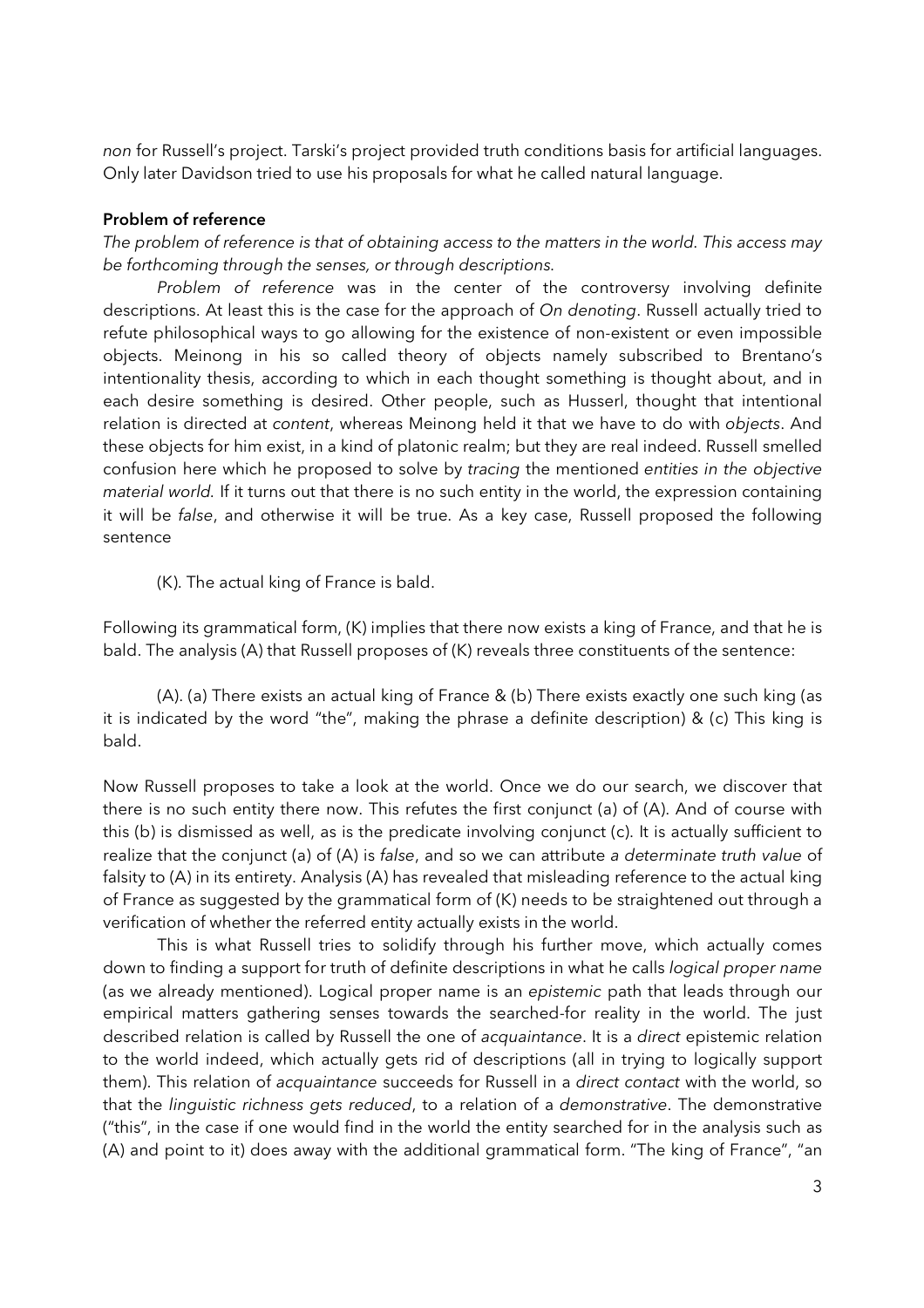important monarch" and several other descriptions would be just ready to confuse logical commitments for grammatical ones. In fact, a *demonstrative* such as "This!" as one points at the entity that one finds in the world is a *logical* proper name, without any possibly confusing linguistic baggage.

I have singled out this curiosity in Russell's dealing with language (definite descriptions) up to the point to dismiss linguistic form via *demonstratives* involving direct relation to the world via acquaintance. What I propose now is to take a look at the problem of reference as it was forthcoming later on *from the point of view of the one engaging into referential relation*. The relation of *acquaintance* namely involves the *direct point of view* of the one engaging into it, his or her *phenomenology* and *zero point* going along with it. If this is the case -- as I will argue -- then the problem of reference is not so much an objective relation to the external world, but rather phenomenological zero point perspective of the one involved into *acquaintance* and search for logical proper name along this path, in a curious trial to be master of language. Demonstrative, indexical and other matters that appear in the discussions involving the problem of reference, show that this one should be promoted as a *zero point* phenomenological endeavor. The reason people did not notice this obvious matter is that they sticked to the presupposition that *reference* is something objective in the world. Reference is an encounter with the world indeed, but an encounter of *impossibility*. Descriptions or Fregean senses are dismissed in profit of the *subjective phenomenological zero point* as the real referential engagement. Reference is still an encounter with the world, as finding something *relevant* in it, along the quality of what may be called *beautiful pattern*.

# Indexical treatments of reference

*A review of how the problem of reference is handled shows that one main practice is to indulge into relations of acquaintance supporting logical proper names, demonstratives, indexicals and causal or historical chains.* 

 In the following, my aim is to present a real quick overview of the problem of reference, such as it appears in analytic tradition of philosophy of language. This overview will just single out the most important points. The final accent in this tackling of the problem of reference will be upon the zero point, the perspective of the one performing the referential act. This path may be made easier by the fact that the the overview I rely on is by an author who stresses the importance of subjective view and phenomenology of intentionality, Colin McGinn (Philosophy of Language: The classics Explained, MIT 2015). Nevertheless, it is an objective presentation of the area. As just said, my attention will be at the salient points only. Frege started the tradition with the distinction between sense and reference, dealing with singular terms first and then extending the exercise to secondary cases. Kripke went with names as rigid designators, with causal chains supporting them. Yet this support as well involves direct relation of the baptism providing practice in the actual world. Rigid designation and causal chain thus originate in a primary relation involving referential act. We already mentioned Russell's acquaintance supporting logical proper names in the trial to straighten up definite descriptions according to the language disambiguation project. Donnellan distinguishes between referential and attributive uses, between denoting and referring acts, all in allowing for truth value gaps. Kaplan stressed the importance of demonstratives, indexicals, and of their contexts of use. Evans further developed an approach to demonstratives and indexicals, providing theory of sense and reference for indexicals. Putnam with his semantic externalism argued that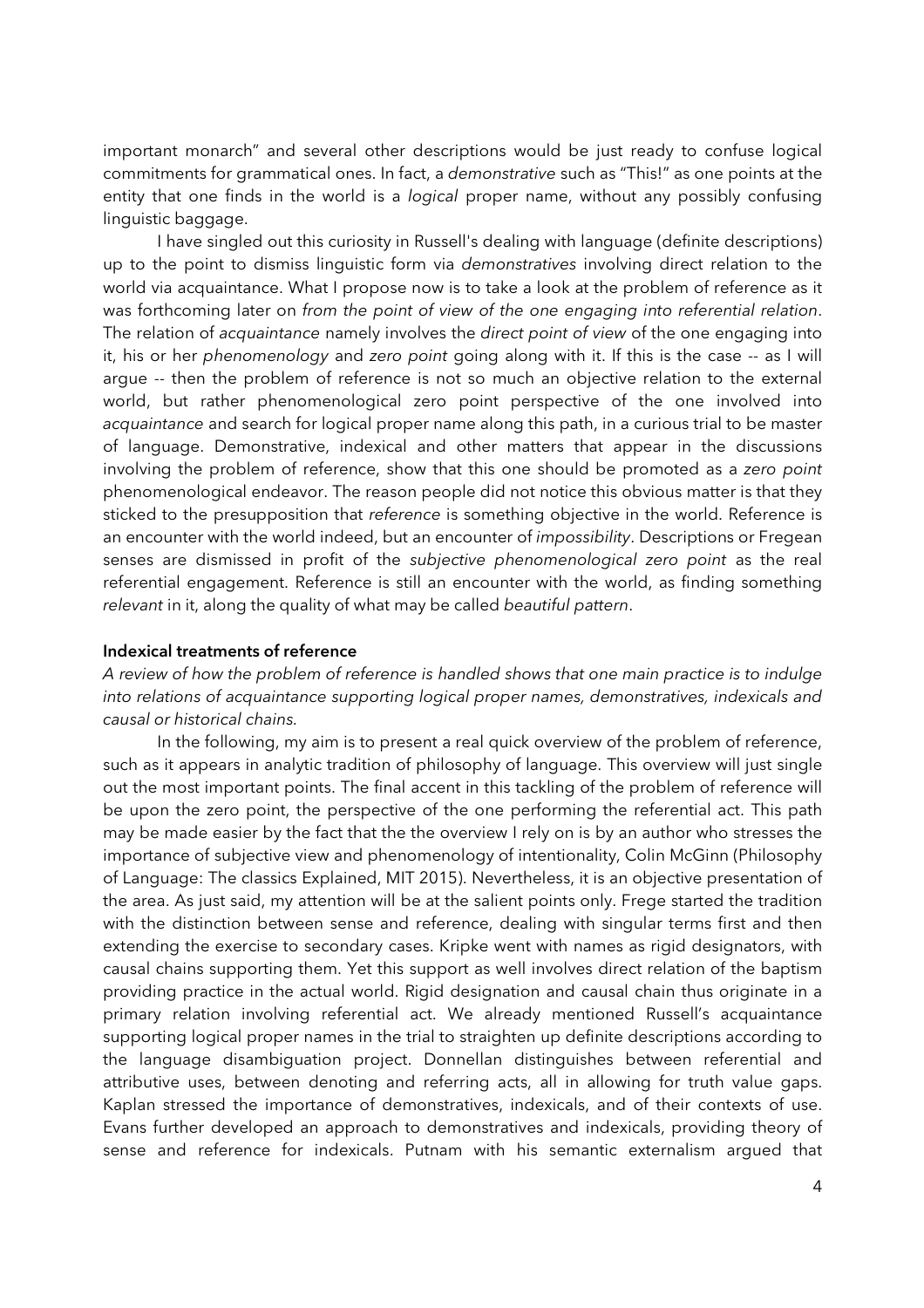meanings are not in the head, using Twin Earth thought experiments to underline his point. In this, he sticked to the direct relation to what supports the referential act. Tarski's theory of truth again started with relation of direct correspondence. Davidson tried to apply that approach to the *meaning* such as it appears in natural languages. Grice puts the stress upon speaker's meaning, as opposed to non-natural meaning which nevertheless kind of sticks to the speaker involving act of direct acquaintance.

These quick indications show that problem of reference, along the whole tradition dealing with it, was handled by relations of acquaintance with the purported original situation of referential act. Speaker is involved here either in a direct manner, or through a causal or similar mechanisms, again showing the importance of his founding presence for referential relation.

Notice again that logical proper name comes to to the fore through the relation of direct acquaintance featuring the speaker. Demonstratives involve a direct contact between the speaker and between the reality that he points out, actually obfuscating any additional use of language. Indexicals are expressions which change the meaning with the context of their use. Causal and historical chains base their referential insurance through sometimes mythically presented relation of the speaker's original involvement.

# Zero point

# *This testifies that problem of reference involves the zero point, and with it phenomenology of intentionality.*

 One of the strategies to secure referential relation introduces indexicals. We just said that these are expression that systematically change reference according to the circumstances in which they are announced. The indexical "I" varies its reference in respect to its utterer: the I which I announce will have a different reference from the I that you utter. "Here" again varies according to direct involvement of the agent into spatial circumstances, and "now" changes its reference according to the moment of enunciation. Among these various forms of indexicals, people also distinguish the case of *essential indexical*. Perry tells us about his chasing somebody he noticed leaves a trail of sugar in their path at the local supermarket. After turning around the line of stacks he then discovers that the person making mess is actually *he himself*. Previously he was thinking about "that person" in an objectivist perspective, but now he realizes that it is he himself who is concerned. (*Tua res agitur.*) The third person point of view is quite different in its consequences for agency from the first person point of view. This may be illustrated by the example of you receiving the message that a bear in the wood threatens a hiker. Your reaction will be quite more dramatic once as you realize that the hiker in question is *you yourself*.

 Essential indexical involves your own perspective, the zero point. Mach illustrated this by a picture presenting what he sees as he is seated in his reclining chair: the surrounding room and the equipment in it, his body, but not his eyes and face. This is because there is where the source of the visual perception is located. That's the zero point. Wittgenstein illustrates it with a sphere featuring a point at one of its corners, where the acquaintance with the world has its origin. Notice that things in the surrounding can be presented and represented without that zero point itself would be represented. That's just impossible.

 The very quick overview of trials to pinpoint the referential relation in the analytic philosophy of language have shown that it involves *zero point*, essential indexical, once as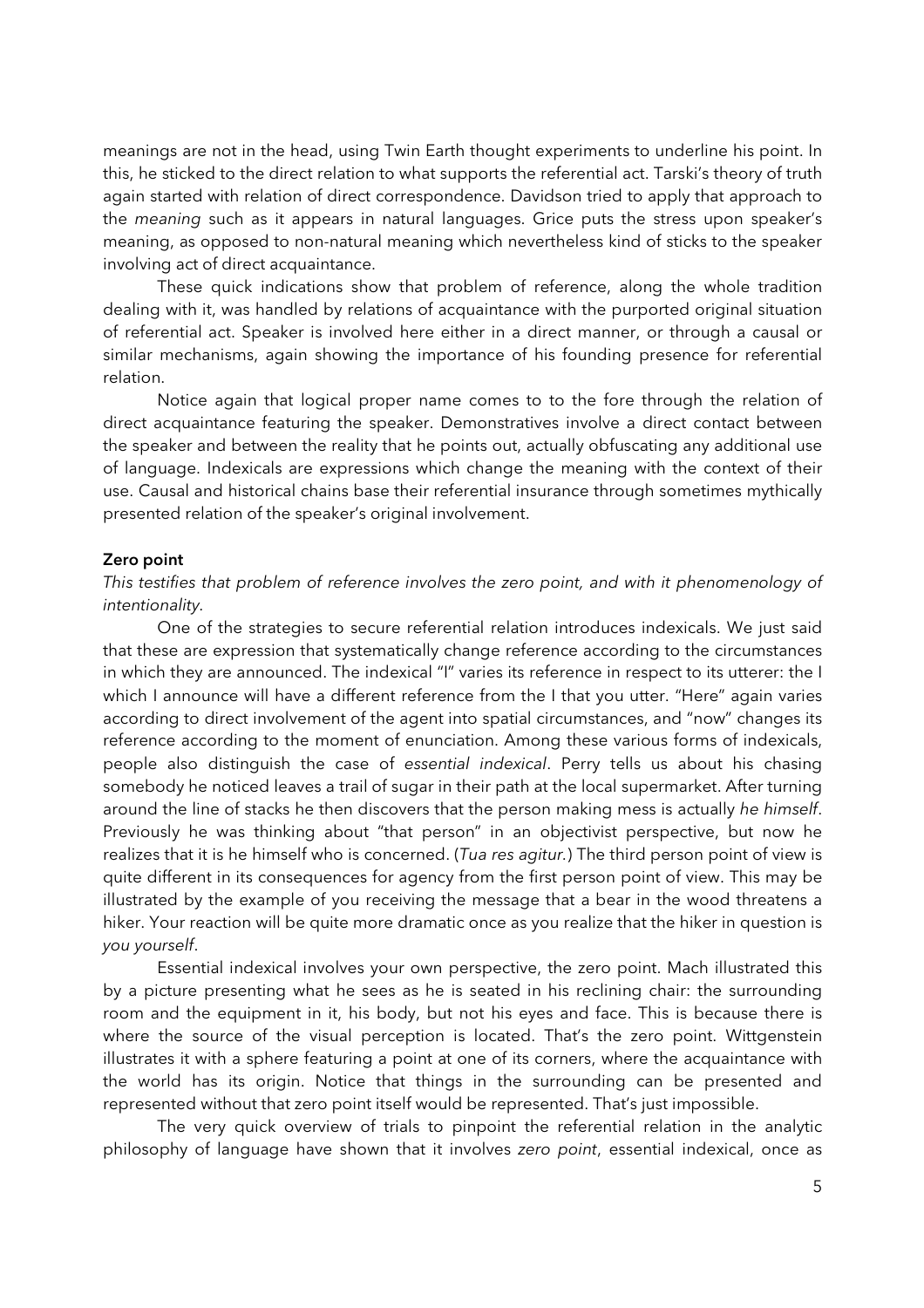things come to their basis. So referential relation in the trials to determine it reveals itself as the zero point matter. But now, zero point is a *phenomenological* matter: there is the what-it's-like qualitative feeling for you to operate from your zero point and there is a similar phenomenology for me as I engage into the world from my zero point perspective. The power of zero point *illuminates* the perspective, and this seems to be the key to get what is involved into referential relation through these indexicals, demonstratives and historical or causal chains.

 Along with referential zero point comes *phenomenology of intentionality* as a constitutive mater. Phenomenology determines intentionality and thereby the referential relation, narrowly forthcoming in one's experiential world.

# Dimensions of rich phenomenology

*Communication-intention is but one dimension of rich phenomenology that is constituting an agent's experiential space, his experiential world. Zero point is another constitutive aspect of phenomenology involved into the referential relation.* 

Phenomenology is very rich indeed. It constitutes an agent's experiential space. One thing that it includes are conceptual direct involvements in perception. I do not just perceive borders and shapes, but I perceive my keyboard. Similarly, I perceive people and cars. This is a kind of achievement indeed. Now, community or social world is as well a part of my experiential space, actually of my experiential world. So we can take a look at the communication-intention project such as it is characteristic for ordinary language philosophy approach to the referential act as just one additional dimension of phenomenology. And zero point, through its demonstratives, indexicals and the rest is another phenomenological dimension constituting the experiential world and thereby the referential relation.

## Phenomenology tackling of the impossible

*Realizing that problem of reference is phenomenology based opens a new perspective upon the contribution of analytical philosophy in this area, reconciling it with continental approach, and demonstrating variations of the impossibility related to the real.* 

 It is interesting that the *zero point reference* in its phenomenological constituency was not recognized. This seems to be the consequence of the fact that people sticked to the presupposition that referential relation catches an independently existing world. This may be true indeed, but its way of reaching the world is phenomenologically constituted, and its succeeds through *beautiful patterns* providing the *relevance* in encounter with the world. From this point of view, the problem of reference is *aesthetic*, keeping faith to the etymology of this expression.

 As the problem of reference is one cornerstone of analytic philosophy, and now it reveals itself to be *phenomenologically* constituted, this opens the window of opportunity to reconcile the positions of so called analytic and continental traditions in philosophy. Notice that problem of reference is linked to the impossibility to get an independent, third person point of view at the world. This is shown by all these demonstratives, senses and indexicals involved into tackling it in the analytic tradition. There are variations of impossibility in our relation to the real. But these impossibilities still have their aesthetic relevance.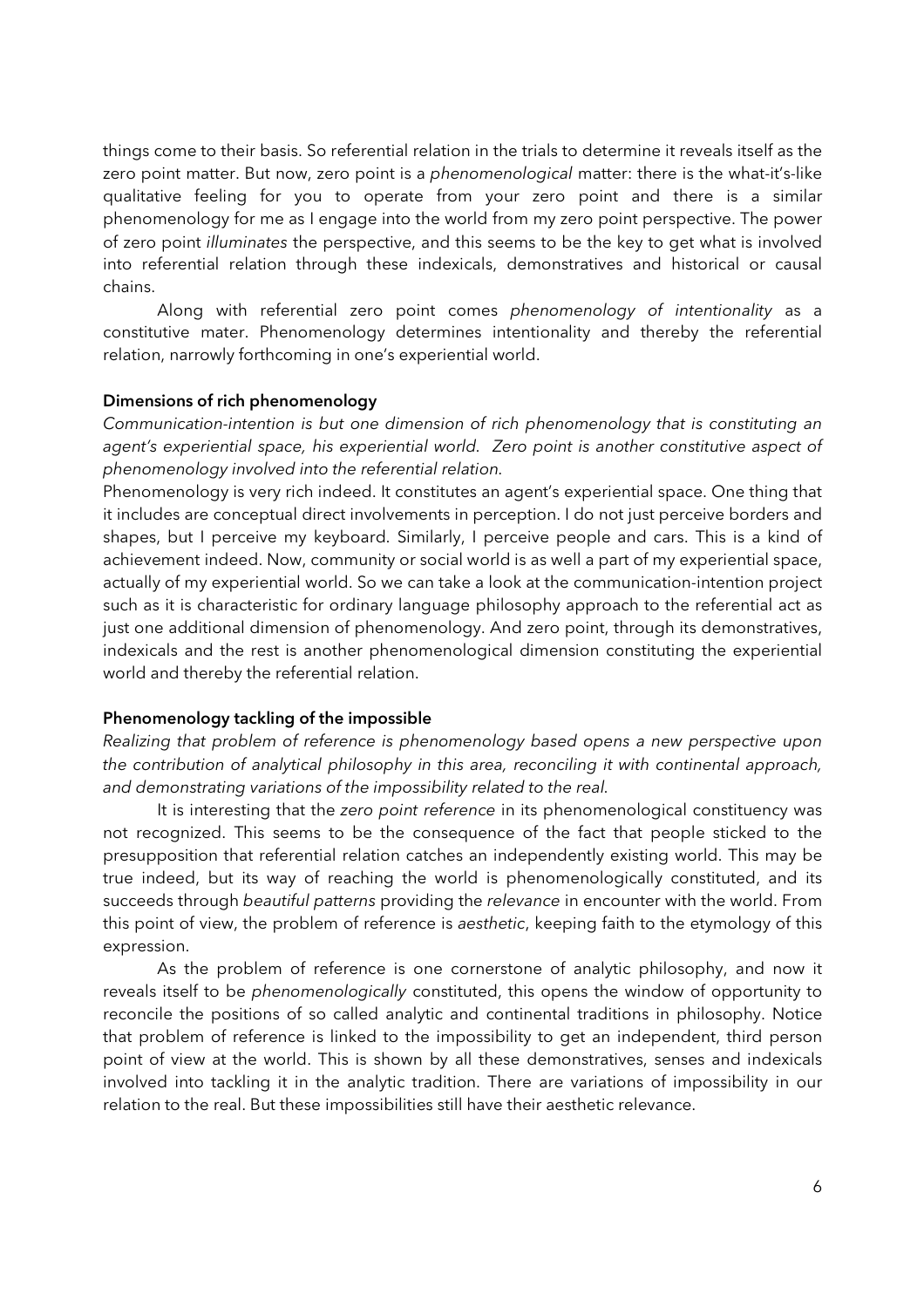## Chromatic illumination

*Chromatic illumination from the cognitive background empowers referential act, in the best tradition of ordinary language philosophy.*

 A very important point is that referential act, through the *zero point reference* perspective, gets enabled through the existence of a *rich cognitive background*, ex-sisting in that experiential world.

In art, *illumination* is one of basic matters. The point of illumination is that the sources providing the quality to the scene are mostly outside of that scene itself, and in this manner they effectively exercise their impact upon the presented whole. Such illumination can come from unexpected angles, such as political allusions and circumstances which prompted that work of art to be fabricated, or from intention to use the mentioned work of art in direction of transforming society. A more everyday illustration of the *chromatic illumination* effect comes from the painting *Au Moulin Rouge* by Toulouse-Lautrec, which is displayed in art institute in Chicago. In that picture, one can see people seated around a table in the Moulin Rouge bar, several sources of light outside the scene illuminating the depicted situation. One source of light illuminates the center of the table, being outside of it in a certain reddish nuance, shedding attention at the group sited there. Another greenish source of light illuminates a woman figure in the foreground in the right down corner of the picture. And there are *reflections of illumination* in the left up corner of the painting, in the mirror wall. All these sources of illumination are not directly present in the scene, but they provide the quality to it from the outside.

 Another example of chromatic illumination can be provided by the process of jokegetting. At the moment you are getting the joke which somebody tells you, you do not laugh in an indeterminate manner. To the contrary, you grasp numerous dimensions that are all involved into the joke setting in a single moment. This may be demonstrated by the questions you are able to answer as they are related to that setting. It turns out that all these concerns *chromatically illuminate* your understanding in that single moment and underpin yours jokegetting.

 Chromatic illumination is the way in which the sources that exercise their effect from outside the scene are impinging upon that very scene, providing its relevant quality.

 Notice that aesthetic impact from the painting and humorous getting of the joke demand your participation. We react to the scene which is presented to us, and that we indulge into from our engaged zero point relevant beautiful patterns involving referential perspective.

## **REFERENCES**

Austin, J.L. (1976). *How to do Things with Words*. Oxford UP.

Brentano, Franz (2008). *Psychologie vom empirischen Standpunkte*. Ontos Verlag.

Davidson, Donald (2001). *Inquiries into Truth and Interpretation*. Oxford: Clarendon Press.

Donnellan, Keith (1966). Reference and Definite Descriptions. *The Philosophical Review* 75: 281-304.